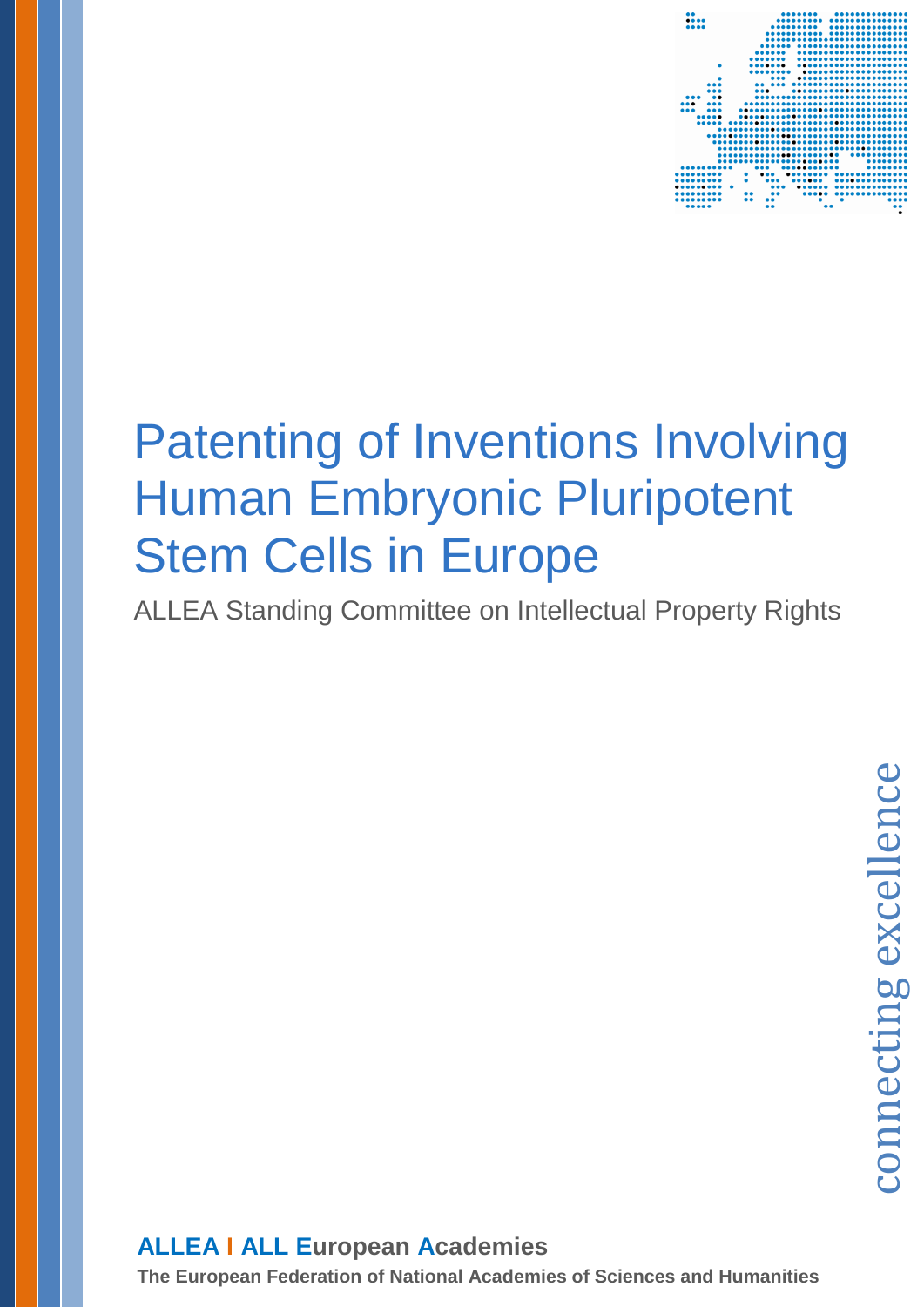

#### **ALLEA Statement on**

## Patenting of Inventions Involving Human Embryonic Pluripotent Stem Cells in Europe<sup>1</sup>

*ALLEA draws attention to the fact that European researchers in the field of human embryonic stem cells find themselves in a regulatory dilemma, and, potentially, at a competitive disadvantage, owing to the inconsistencies in the application of moral approaches between European legislators and the institutions called upon to enforce the regulatory framework. This dilemma results partly from a decision handed down by the Enlarged Board of Appeal of the European Patent Office in 2008 that restricts patenting on a wide range of results from research into pluripotent human embryonic stem cells. In December 2009, the Federal Supreme Court of Germany referred a number of essential issues to be answered by the Court of the European Union, all also related to the decision of the EBA. This statement explains the situation, urges that the position be clarified as soon as possible, and makes recommendations aimed at strengthening support for R&D capacities in this field in Europe.*

#### **I. Introduction (1): Opportunities and obstacles in research on pluripotent human stem cells**

Since the late 1990s, technologies that are based on stem cell research have often been discussed in a very controversial manner. On the one hand, there were great hopes in the area of regenerative medicine: human embryonic pluripotent stem cells (i.e.: cells which can develop into tissues of all organs, but which do not have the potential to develop into entire human body), have been viewed as a promising source for generating and regenerating cells of such organs as the liver and pancreas,<sup>2</sup> of heart muscle tissue,<sup>3</sup> and, for instance, for the repair of damaged neural brain cells of patients suffering from Parkinson's, multiple sclerosis or Alzheimer's.<sup>4</sup> On the other hand, stem cell research has been facing severe ethical concerns because embryos had to be used (i.e. destroyed) in order to generate human embryonic pluripotent stem cells.

In the meantime, scientists have succeeded in generating so-called pluripotent human stem cells and stem cell lines by reprogramming adult fibroblast cultures, using pluripotency associated genes  $(iPS)^5$ . Even though  $iPS$  can be generated without destroying human embryos, iPS, because of the existing safety risks<sup>6</sup>, are not used at present in clinical trials for therapeutic purposes<sup>7</sup>. Their use is limited to pre-clinical toxicology and safety tests, as well as for drug discovery purposes.<sup>8</sup> Thus, for the time being, research into human pluripotent embryonic stem cells and innovative use of them remains essential for the development of therapeutics.

<sup>1</sup> **ALLEA emphasizes that this statement does not address the regulatory solutions concerning embryo research in European countries, nor does it address embryo research as such; it focuses exclusively on a regulatory dilemma and the resulting effects on research efforts based in Europe***.*

<sup>2</sup> Cf., e.g., Zaret/Grompe, Generation and Regeneration of Cells of the Liver and Pancreas, 2008, *Science* 1490.

<sup>&</sup>lt;sup>3</sup> Cf., e.g., Chien/Domian/Parker, Cardiogenesis and the Complex Biology of Regenerative Cardiovascular Medicine, 2008, *Science* 1494.

<sup>4</sup> Brüstle/Jones/Learish/Karram/Choudhary/Wiestler/Duncan/McKay, Embryonic Stem Cell-Derived Glial Precursors: A Source of Myelinating Transplants, 1999, *Science* 754.

<sup>5</sup> Cf. only Takahashi/Yamanaka, Induction of Pluripotent Stem Cells from Mouse Embryonic and Adult Fibroblast Cultures by Defined Factors, 2006, *Cell* 663.

<sup>6</sup> Cf. Holden/Vogel, A Seizemic Shift for Stem Cell Research, 2008, *Science* 561; Wobus, The Janus Face of Pluripotent Stem Cells – Connection Between Pluripotency and Tumourigenicity, 2010, *Bioassays* 993.

<sup>7</sup> Cf. Alper, Geron Gets Green Light for Human Trial of ES Cell-Derived Product, 2009, *Nature Biotechnology* 213.

<sup>8</sup> Webb, Burgeoning Stem Cell Product Market Lures Major Suppliers, 2010, *Nature Biotechnology* 535.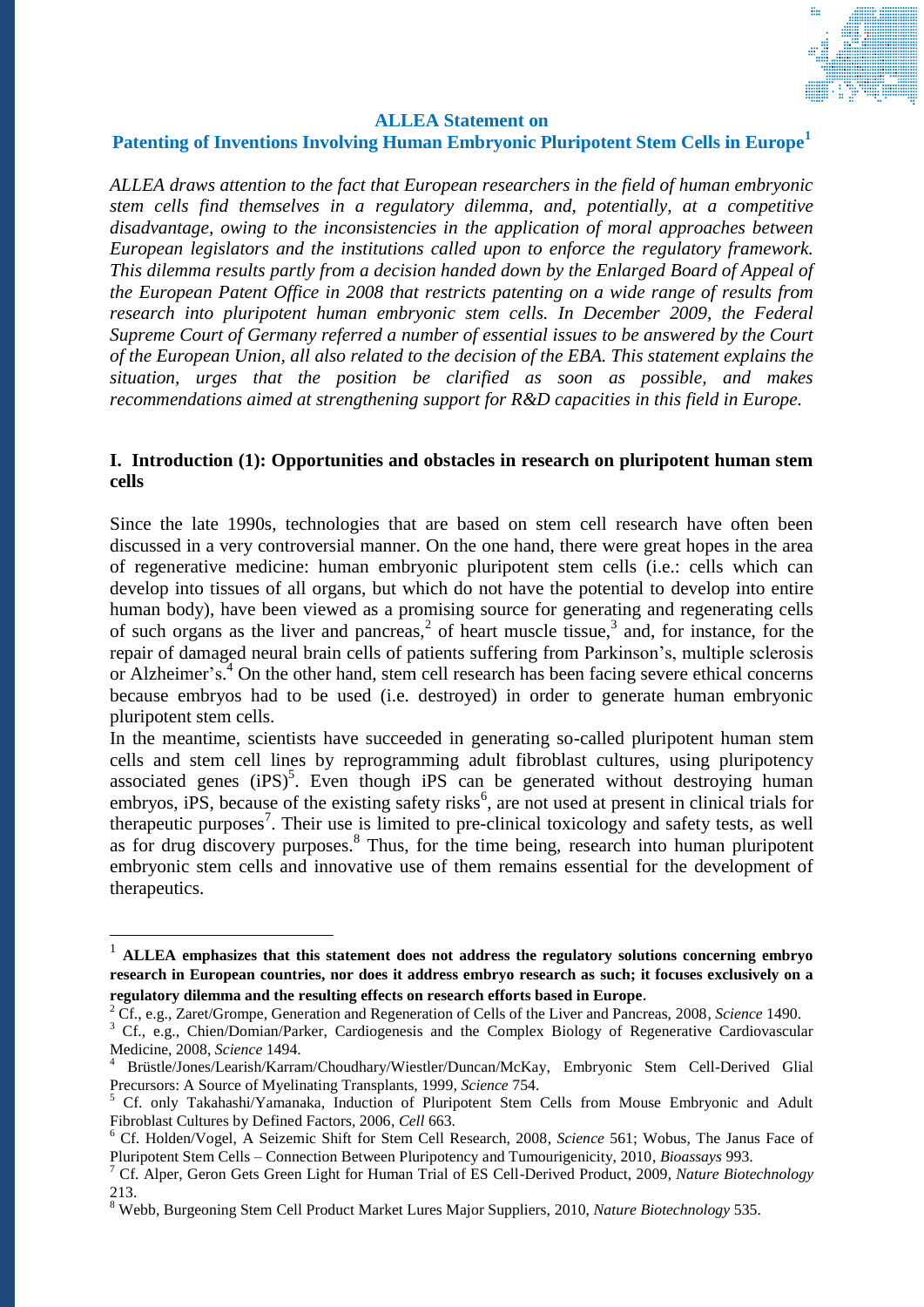# **II. Introduction (2): European and national legislation on research into human embryonic stem cells**

Despite existing ethical concerns, research into human embryonic stem cells is well developed in Europe. Many European countries, such as Belgium, the Czech Republic, the Netherlands, Spain, Sweden and the United Kingdom allow research involving human embryos under stringent conditions. Others, like Poland, allow such research by refraining from adopting any specific rules. Legal instruments of the European Union such as the Directive 2004/23/EC on the "Setting Standards of Quality and Safety for the Donation, Testing, Processing, Preservation, Storage and Distribution of Human Tissues and Cells", and the Regulation (EC) No.1394/2007 on "Advanced Therapy, Medical Products" and Amending Directive 2001/83/EC and Regulation (EC) No.26/2004 are explicitly applicable to human embryonic stem cells: They allow controlled use of human embryonic stem cells but at the same time leave it, under certain circumstances, to the national legislator to prohibit the use of such cells. The EU-Directive 98/44/EC on the "Legal Protection of Biotechnological Inventions" does not contain any provision, which would directly relate to human embryonic stem cells. However, Article 5 (1) excludes from patent protection the human body, at various stages of its formation and development, and the simple discovery of its elements. Moreover, the Directive excludes from patent protection also inventions, the exploitation of which is contrary to *ordre public* or morality, and indicates that this includes, in particular, the use of human embryos for industrial or commercial purposes (Article 6 (1), 6 (2)(c)). At the same time the Directive states that an element isolated from the human body or otherwise produced by means of a technical process, can be patented, provided that the regular patentability requirements are met (Article 5 (2)).

## **III. Contradictions arising from the decision of the Enlarged Board of Appeal of the European Patent Office (25/11/2008)**

The present statement focuses exclusively on an inconsistency in law, which results from a decision handed down by the *Enlarged Board of Appeal* (EBA) of the European Patent Office of November 25, 2008.<sup>9</sup> According to the EBA inventions involving pluripotent embryonic stem cell lines of human origin, i.e. originally generated from a human embryo and involving its destruction, cannot be patented. This prohibition applies even where the respective stem cell lines have been generated in full compliance with the regulatory rules controlling research in human embryos that apply at national levels (as in Sweden and the UK; and in Australia, Israel and the USA). Nor does it matter, according to the EBA, that the exercise of the invention itself does not depend on any subsequent, repeated use of human embryos.

The Board based its decision on Rule 28 (c) of the Implementing Regulations to the European Patent Convention (EPC), which entirely corresponds to *Article 6 (2) (c)* of the EU Directive 98/44/EC on the "Legal Protection of Biotechnological Inventions". According to the Directive, the use of human embryos for industrial or commercial purposes is excluded from patent protection, as an explicit category of inventions, the commercial exploitation of which would be contrary to *ordre public* or morality.

The Board reached that conclusion despite the provision of *Article 5 (2)* of the Directive, which allows, in principle, the patenting of

*"an element isolated from the human body or otherwise produced by means of a technical process,… even if the structure of that element is identical to that of a natural product."*

 $9$  OJ EPO 2009, 306 – Use of Embryos/WARF.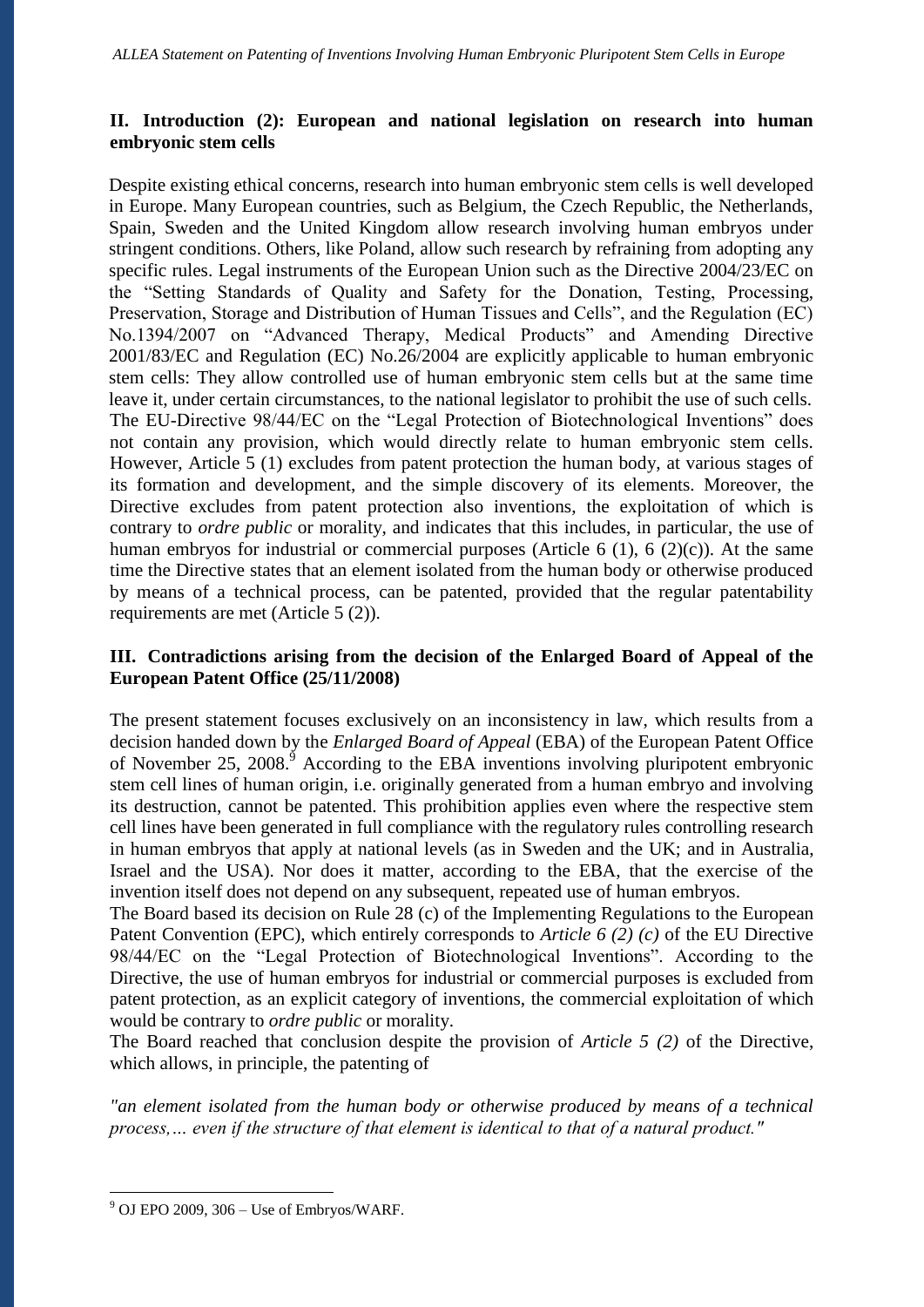The Board noted that neither the EU legislator nor the EPC legislator have chosen to define the term "embryo". Yet both must have been aware of such definitions in some national laws, in view of the purpose of the respective provision to protect human dignity and prevent the commercialization of embryos. The Board therefore presumed that the meaning of "embryo" should not be in any way restrictive, because it would have the effect of undermining the intention of the legislature. Restrictive interpretation would leave the question of what is an embryo to be determined in the context of each particular application.

The Board also emphasized that Rule 28 (c) does not mention claims, but refers to "invention" in the context of its exploitation; accordingly, what needs to be looked at is not just the explicit wording of the claims but the technical teaching of the application as a whole as to how the invention is to be performed.Before human embryonic cultures can be used they have to be made. Since the only disclosed teaching of how to perform the invention involves making human embryonic stem cell cultures through the destruction of human embryos, the resulting "invention" would be excluded from patenting. A contrary view would restrict the application of Rule 28 (c) EPC to what applicants choose explicitly to put in their claims. However the Board argued that avoiding the patenting prohibition would become merely a matter of skilful drafting of such a claim. Hence, the Board explicitly added that

*"making the claimed product remains commercial or industrial exploitation of the invention even where there is an intention to use that product for further research."* 

#### It reiterated that

*"this use involving destruction [of human embryos] is thus an integral and essential part of the industrial or commercial exploitation of the claimed invention and thus violates the prohibition of Rule 28 (c) EPC."* 

#### The Enlarged Board of Appeal also explicitly refused as

*"neither necessary nor indeed appropriate to discuss… whether the standard of ordre public or morality should be a European one or not, whether it matters if research in certain European countries involving the destruction of human embryos to obtain stem cells is permitted, whether the benefits of the invention for humanity should be balanced against the prejudice to the embryo…".* 

Ultimately, the Board held that the provisions of Rule 28 (c) EPC, i.e. Article 6 (2) (c) of the Directive are clear in that respect and do not leave any room for interpretation.

As a consequence of this decision inventions involving pluripotent embryonic stem cells of human origin are not eligible for patent protection under the EPC, notwithstanding the fact that the stem cells have been generated in full compliance with the applicable regulatory provisions (as, e.g., in Belgium, Netherlands, Sweden and the UK, and likewise in Australia, Israel, New Zealand or the United States). This exclusion from patent protection applies also where the exercise of the disclosed and claimed invention, i.e. the technical teaching for solving a technical problem, can be commercialized subsequently as drugs under the EU regulatory laws. Examples would be liver or pancreatic lineages, or early cardiogenic precursors that were technically (in the laboratory) generated from pluripotent human embryonic stem cell lines.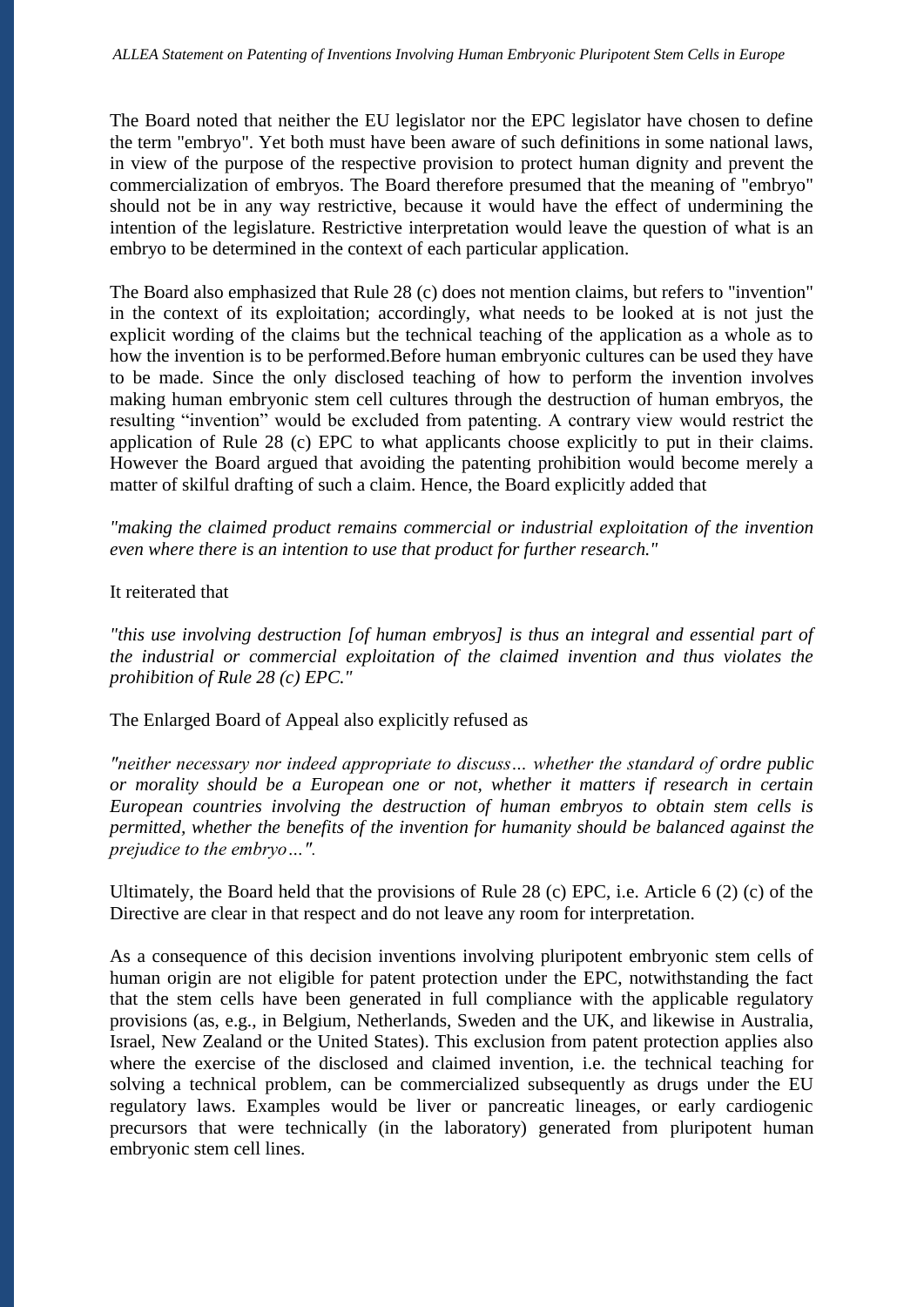It is to be feared that without patents as a necessary incentive for investments in developing therapeutics based on human pluripotent embryonic stem cells, such developments will take place outside Europe. Such developments may even be based on research results of European scientists and researchers, who may have applied and may have been granted patents, e.g. in the US, China, etc., and licensed them outside of Europe. Europe may, eventually, become just a market for those therapeutics, since their marketing is, in principle, allowed, but be prevented from enjoying the economic benefits of the research undertaken.

ALLEA is aware of the fact that the legal uncertainty surrounding stem cell research and the exploitation of its results in Europe has already resulted in a significant move of researchers and research projects in this area (particularly in industry) to Asia and the Americas. ALLEA expresses its concerns that a continued lack of clarity on the issue of patenting risks putting research in Europe at a competitive disadvantage.

#### **IV. Referral of the German Federal Supreme Court**

**ALLEA** is aware of the fact that the Court of Justice of the European Union is at present hearing a case<sup>10</sup> based on a referral of the German Federal Supreme Court of November 12, 2009. In that case the validity of a German Patent<sup>11</sup> is in dispute, which relates to *"neuronal*" *precursors, methods of production and use for therapy of neural defects"*, issued by the German Patent Office in April 1999, claiming, *inter alia*, *"isolated, purified precursor cells from embryonic stem cells with neural or glial characteristics."* In its referral the German Federal Supreme Court asked the Court in Luxembourg to provide an interpretation of Articles 5 and 6, especially Articles 6(2)(c) of the EU Directive with regard to the patentability of inventions involving human pluripotent embryonic stem cells, which function, i.e. can be performed without any use or re-use of human embryos.

#### **V. Recommendations**

**ALLEA** expresses the hope that the **Court of Justice of the European Union** will clarify matters in line with its established case law, namely *"…that Article 5 (2) of the Directive thus seeks to grant specific rights as regards the patentability of elements of the human body. Even though it provides merely for the possibility that a patent be granted, it obliges the Member States, as is apparent from the 17th to 20th recitals in the preamble to the Directive, to provide that their national law does not preclude the patentability of elements isolated from the human body, in order to encourage research aimed at obtaining and isolating such elements valuable to medicinal production."*<sup>12</sup> *.* 

ALLEA also hopes that it be clarified that the Directive **concerns only the grant of patents**, and that the scope of the Directive *"does not therefore extend to activities before and after the*  grant, whether they involve research or the use of the patented product."<sup>13</sup> and that, finally, *"the grant of a patent does not preclude legal limitations or prohibitions applying to research into patentable products or the exploitation of patented products, as the 14th Recital of the Preamble to the Directive points out. The purpose of the Directive is not to replace the* 

<sup>&</sup>lt;sup>10</sup> Case No. C-34/10.

<sup>&</sup>lt;sup>11</sup> DE 19756864 – Inventor and patentee Professor Brüstle.

<sup>&</sup>lt;sup>12</sup> Judgment of 16 June 2005, Case No. -45603, Commission of the European Communities v. Italian Republic, No. 70.

<sup>&</sup>lt;sup>13</sup> Judgment of 9 October 2001, Case No. -377/98, Kingdom of the Netherlands, supported by Italian Republic; and see Kingdom of Norway v. European Parliament and Council of the European Union, supported by Commission of the European Communities, No. 79.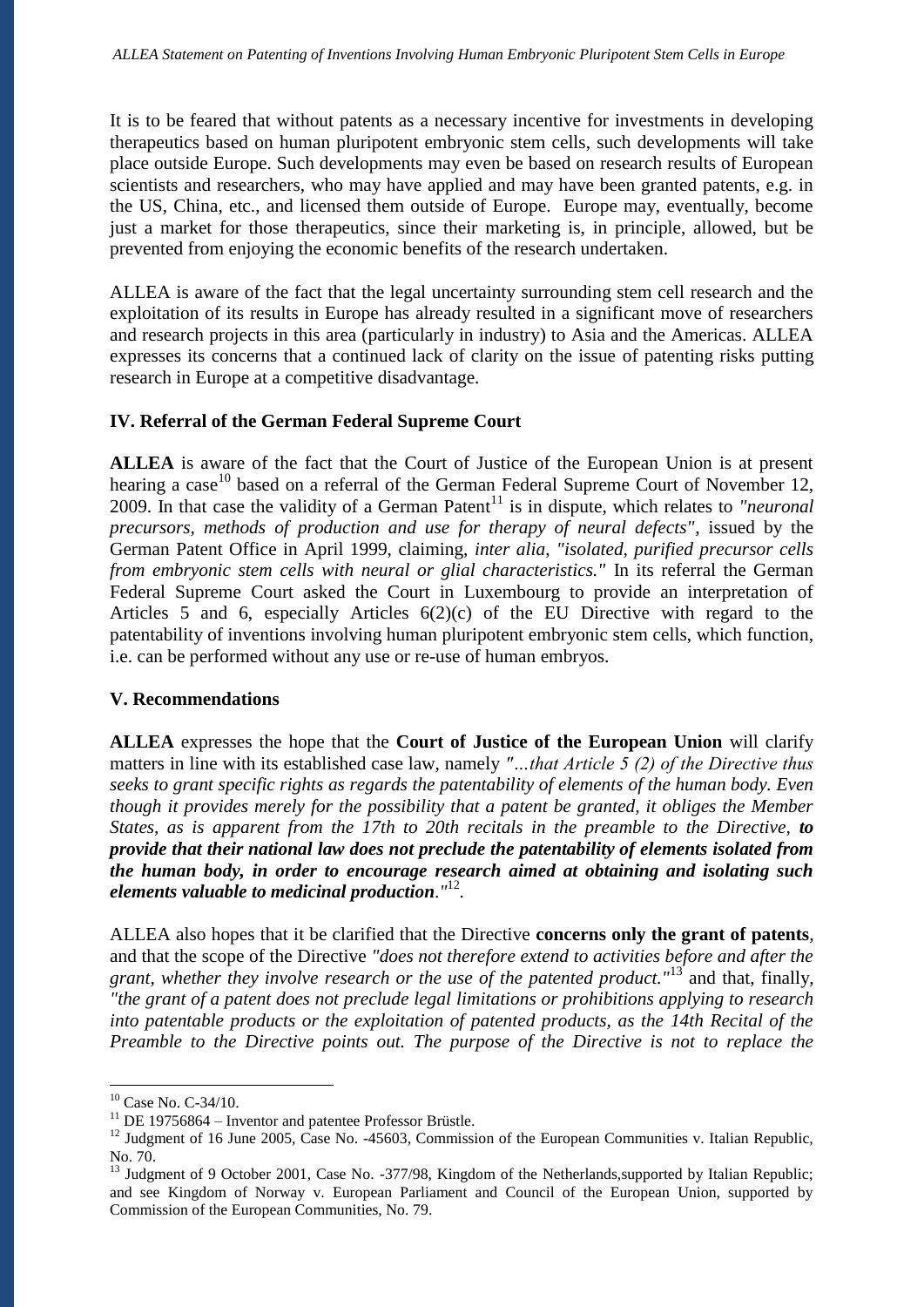*restrictive provisions which guarantee, outside the scope of the Directive, compliance with certain ethical rules which include the right to self-determination by informed consent."*<sup>14</sup>

ALLEA is confident that a **balanced solution** can be found: such a solution should ensure that inventions involving pluripotent stem cells of human embryonic origin, that are generated in compliance with the competent regulatory provisions, but not involving use of human embryos, and whose products, in compliance with the EU legislation and the legislation of the respective EU Member States, can be commercialized as therapeutics or diagnostics, will enjoy the same incentives by the patent system as other inventions, particularly those in the area of pharmaceuticals.

ALLEA draws attention to the ethical guidelines offered by the *European Group on Ethics in Science and New Technologies to the European Commission* in its Opinion No. 16 of 7 May 2002 on "Ethical Aspects of Patenting Inventions Involving Human Stem Cells"..

ALLEA is also aware that excluding from patent protection inventions, the final products of which can be commercialized in one or more of the EU Member States, potentially violates obligations which Member States entered into in international legal instruments, such as the TRIPS Agreement. In fact, the same Directive that had been used by the EBA as a mainstay of their argument explicitly emphasizes in its Article 1(2) and Recital 36 that it does not interfere with the obligations which the Member States entered into under the TRIPS Agreement.

As a case in point, ALLEA wishes to refer to a number of patent applications pending in the European Patent Office which are related to inventions involving pluripotent human embryonic stem cells. ALLEA *expresses its hope and is confident* that, taking its cue from the current referral by the German Supreme Court and the subsequent reactions of the Court in Luxembourg, the competent institutions of the European Union will undertake all the necessary steps that the principles of the judgment of the Court of Justice of the European Union will, eventually, control also patent applications pending in the European Patent Office, and that the current regulatory dilemma be resolved as soon as possible.

Final version: 13 May 2011

## **ALLEA Standing Committee on Intellectual Property Rights**

Professor Joseph Straus - Union of the German Academies of Sciences and Humanities (Chair)

Professor William Cornish - British Academy Professor Carine Doutrelepont - Royal Academy of Sciences, Letters and Fine Arts, Belgium Professor Sir Roger Elliott - Royal Society, United Kingdom (immediate past chair) Professor Stanislaw Soltysinski - Polish Academy of Arts and Sciences Professor Are Stenvik - Norwegian Academy of Arts and Sciences Professor Ünal Tekinalp - Turkish Academy of Sciences Professor Tomasz Twardowski - Polish Academy of Sciences Professor Feer Verkade - Royal Netherlands Academy of Arts and Sciences Professor Sylvester Vizi - Hungarian Academy of Sciences Professor Alain Strowel, Brussels (external expert)

Dr Rüdiger Klein (ex officio, ALLEA)

 $14$  Ibidem No. 80.